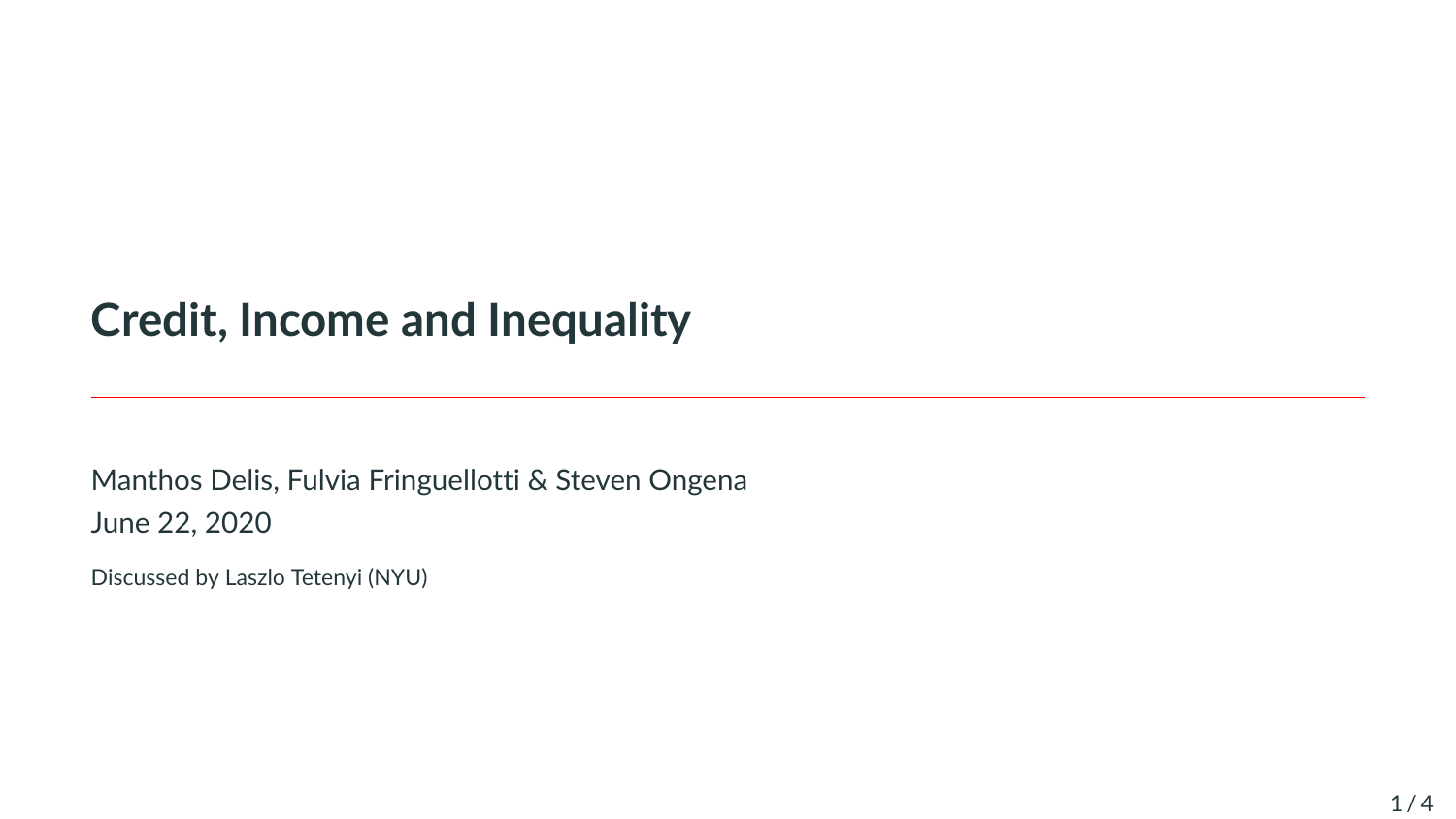## **Summary**

Quantify empirically, how a European banks' credit decision affect firm owner's income

- Big picture: Differences in access to credit can fuel income inequality
- Panel data of individuals, before and after the loan application
- Idea (RDD):  $Income_{i,t+5} = \alpha_0 + \alpha_1D_{i,t} + \alpha_2(x_{it-\bar{x}}) + u_{i,t}$
- Finding:  $\alpha_1 \in [0.07, 0.11]$
- Mechanism: Firms receiving credit expand short term operations, driving up profitability
- Some other results:
	- Selection based on *hard* information does not affect results
	- Loan size only matters after discretization
	- Unobserved/Soft information in the credit score explains the bulk of the income increase
	- Credit is more important for poorer regions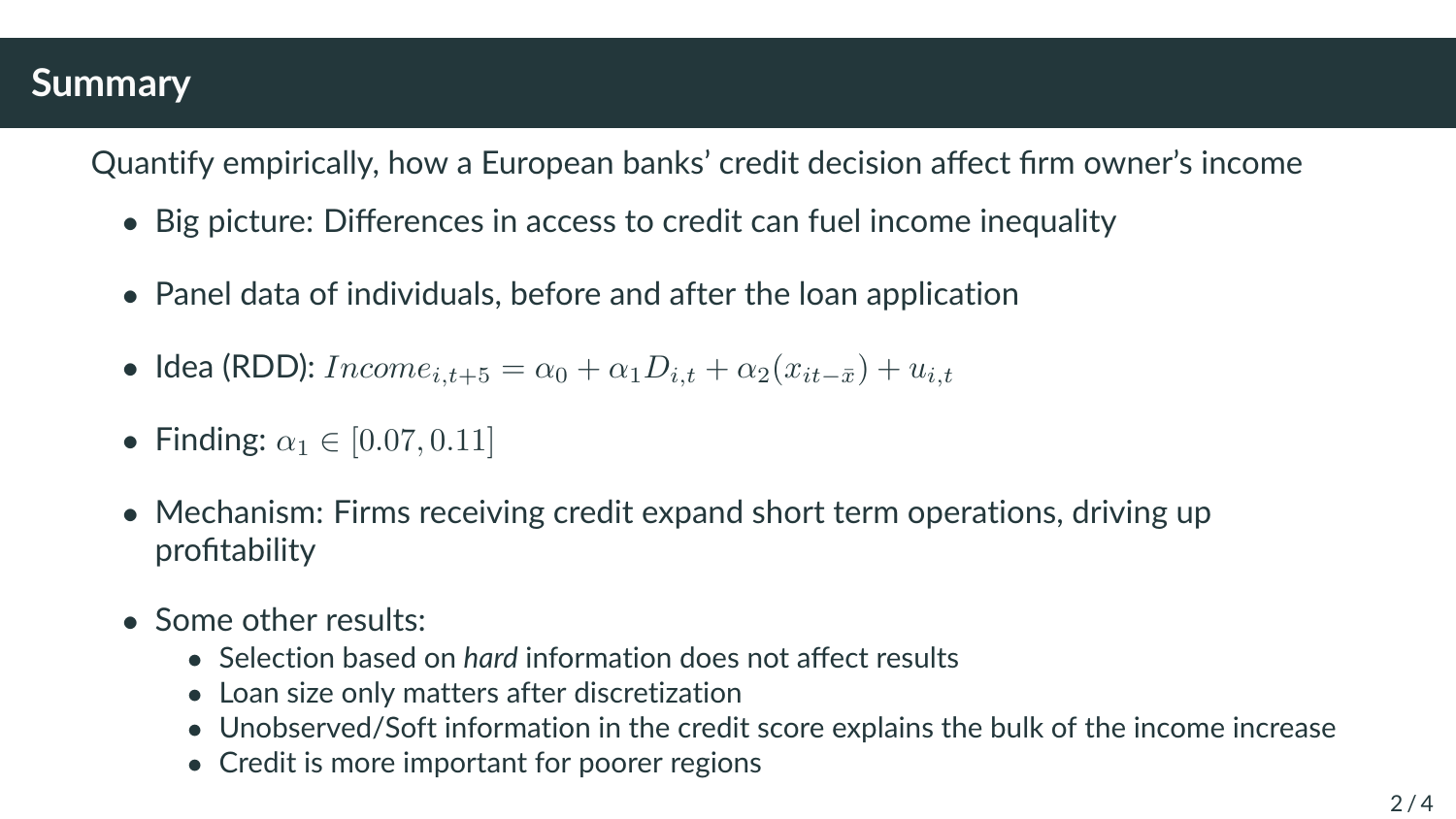## **Comments**

- Clean and careful empirical analysis with a ton of robustness checks
- The main result goes against what people find in the micro-finance literature
- I felt that the economic mechanism is still a bit unexplored:
	- Loan size did not matter in the baseline regression selection maybe based on soft information?
	- Soft information plays a crucial role banks have a monitoring or supervising role?
	- Are there any other firm variables that change, some notion of productivity?
	- Maybe also think about what is different if governments subsidize their firms?
- The big picture motivation is disconnected from the paper:
	- This paper is mostly about small and young firms, not individuals
	- This type of small business loans are unlikely to contribute to income inequality